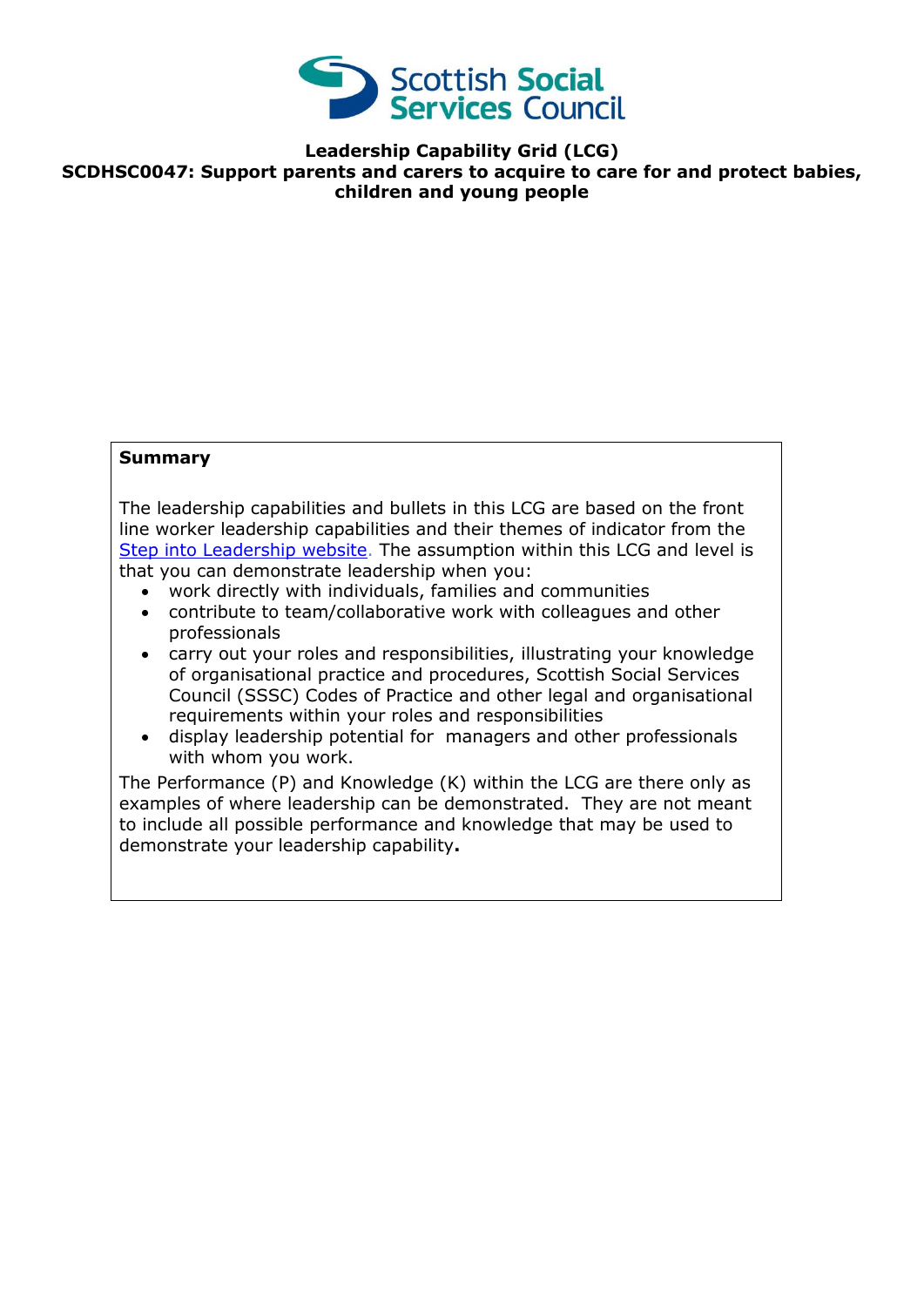

## **Leadership Capability Grid (LCG) SCDHSC0047: Support parents and carers to acquire to care for and protect babies, children and young people**

| Leadership<br>capabilities                 | When supporting parents and carers you can demonstrate<br>leadership capabilities by:                                                                                                                                                                                                                                                                                                                                                                                                                                                                                                                                                                      |
|--------------------------------------------|------------------------------------------------------------------------------------------------------------------------------------------------------------------------------------------------------------------------------------------------------------------------------------------------------------------------------------------------------------------------------------------------------------------------------------------------------------------------------------------------------------------------------------------------------------------------------------------------------------------------------------------------------------|
| <b>Vision</b>                              | Providing a vision for those with whom you work and your organisation when<br>you:<br>• See how best to make a difference when identifying $(P1-3, 17-20, 25, 27)$                                                                                                                                                                                                                                                                                                                                                                                                                                                                                         |
|                                            | K1-5, 11, 16, 24-25, 35-39)<br>• Communicate and promote ownership of the vision when seeking extra<br>support $(P4,6, 28; K20)$ , working with others $(P28)$ and recording and<br>reporting (P 27-37, 43, 46; K 43-46)<br>• Promote public service ethos through active participation and<br>personalisation (P1, 2, 7, 8, 11, 13, 14, 15, 20-26; K 1-5, 11, 13-19; 28,<br>30), when working others and when recoding and reporting (P 27-37)<br>Thinking and planning strategically when demonstrating knowledge and<br>$\bullet$<br>practice of organisational, local and national policies and procedures (P26,<br>27, 32, 37; K6, 8-9, 26-27, 32-34) |
| Self-<br>leadership                        | Displaying self leadership when you:<br>• Demonstrate and adapt leadership in response to changing needs and<br>preferences (P5,16, 20,35-36; K23) and overcoming barriers (P20)<br>Improve own leadership by seeking advice $(P4, 6, 36; K20, 23)$<br>• Enabling intelligent risk taking when communicating with difficult, complex<br>and sensitive issues ( $P$ 21-26; K15, 40-41) and protecting yourself (K31)<br>Demonstrate and promote resilience when adapting practice and<br>$\bullet$<br>overcoming barriers (P5,16,18,20,35-36; K3, 4, 19, 30)<br>• Challenge discrimination and oppression (P20; K 1, 4)                                     |
| <b>Motivating</b><br>and inspiring         | Motivating and inspiring others when you:<br>• Inspire people by personal example ( $P10$ , 28; K14-20)<br>• Recognise and value the contribution of others ( $P4,6,36$ ; K $9-10$ , 20)<br>• Support the creation of a learning and performance culture (P4,6, 8, 18,<br>20, 23, 25, 27-28, 31; K16-20, 23; 39)                                                                                                                                                                                                                                                                                                                                           |
| <b>Empowering</b>                          | Empowering people when you:<br>• Enable leadership at all levels (P1, 2, 4, 6-7, 20, 21, 25, 27, 31; K8-9;<br>$16-20$ )<br>Driving the creation of a knowledge and management culture by seeking<br>and providing information to enable understanding (P4, 6, 8, 25, 31, 33-<br>36; K16-20, 23; 39)<br>• Promote professional autonomy (P1-3,17-20, 25, 27; K16-20, 23-25)<br>Involve people in development and improvement (P20; K16-20)                                                                                                                                                                                                                  |
| <b>Collaborating</b><br>and<br>influencing | Collaborating and influencing when you:<br>Lead partnership working $(P4, 6, 28; K11, 14-20)$<br>Influence people (P20, 28, 33-36; K11, 14-20)<br>Understand and value the perspectives of others (P1-2, 7, 11, 15, 17-20,<br>$\bullet$<br>25, 28, 31, 35; K8-9, 11, 14-20)                                                                                                                                                                                                                                                                                                                                                                                |
| <b>Creativity</b><br>and                   | Using creativity and innovations in your work when you:<br>See opportunities to do things differently (P5,16, 20,34-36; K3-4, 16-20,                                                                                                                                                                                                                                                                                                                                                                                                                                                                                                                       |